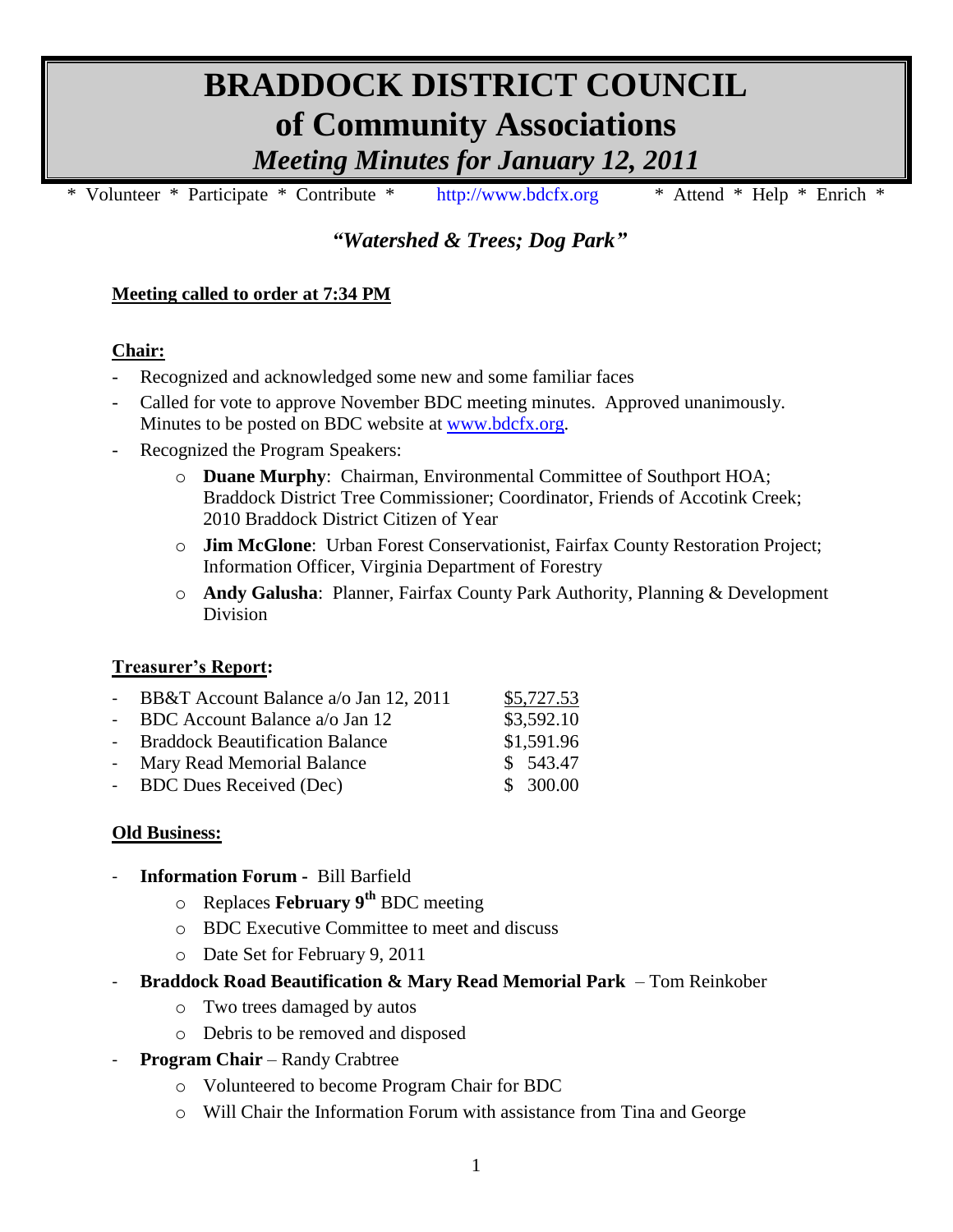#### **New Business:**

- **Monthly BDC Meetings**  $2<sup>nd</sup>$  Wednesday of Month Bill Barfield
	- $\circ$  Chair mentioned BDC vote to move meeting nights to  $2<sup>nd</sup>$  Wednesday of the Month
- Martin Luther King Observance Day, January 17<sup>th</sup> Bill Barfield
	- o National theme is **"**Remember! Celebrate! Act! A Day On …Not A Day Off"
	- o American people to engage in public service and promote nonviolent social change

# **BDC Information Forum –** February 9

# **BDC Legislative Forum –** March 9

**Michael Keller –** Fund raising ideas - raffle local artists artwork (TBD)

**Tony Vellucci –** Appointed Braddock District Rep. to FCPA

## **Supervisor John Cook:**

- **Community University Forum with George Mason University –**
	- o Wednesday, January 26<sup>th,</sup> Kings Park Library Room from 7:30 to 9 P.M.
- **Monticello Park Master Plan Meeting**
	- o Thursday, January 27<sup>th</sup> Bonnie Brae Elementary Cafeteria from 7 to 9 P.M.
- **2 nd Annual Annandale Dialogue on Diversity –**
	- o Wednesday, February 2nd Annandale H.S. Cafeteria from 6:30 to 9 P.M.
- **Burke Centre Parkway Community Meeting** 
	- o Monday, February 7thTerra Centre Elementary from 7 to 9 P.M.
- **2 nd Annual Leadership Meeting –**
	- $\circ$  Saturday, February 26<sup>th</sup>
	- o ½ Day on "How To Run An Organization"
	- o Follows a very successful program in 2010
- **BDC Meeting "2012 County Budget Presentation"**
	- o Wednesday, March 9<sup>th</sup> Kings Park Library Room 7:30 PM
- **Additional 2012 County Budget Presentations**
	- $\circ$  Monday, March 14<sup>th</sup> at Robinson Secondary School
	- $\circ$  Wednesday, March 23<sup>rd</sup> at West Springfield High School
	- o Self Help Program Available from County Web site
	- o Comments to Supervisors is encouraged

# - **George Mason Advisory Council**

- $\circ$  Wednesday January 26<sup>th</sup>, Braddock Hall 7:30
- o Mark O'Meara appointed as Braddock District Representative to Council
- o Delegate David Bulova Spearheaded Creation of Council
- o Intent is for Community to be aware of GMU changes early and provide input
- **Environmental Town Hall Meeting –**
	- o Saturday, April 30th(May Be Rescheduled)
	- o Focus is on Residential Energy Conservation, Storm Water Issues and Community Actions
- Park Authority Community Day TBD
- **Lorton Incinerator Buy/Lease Question**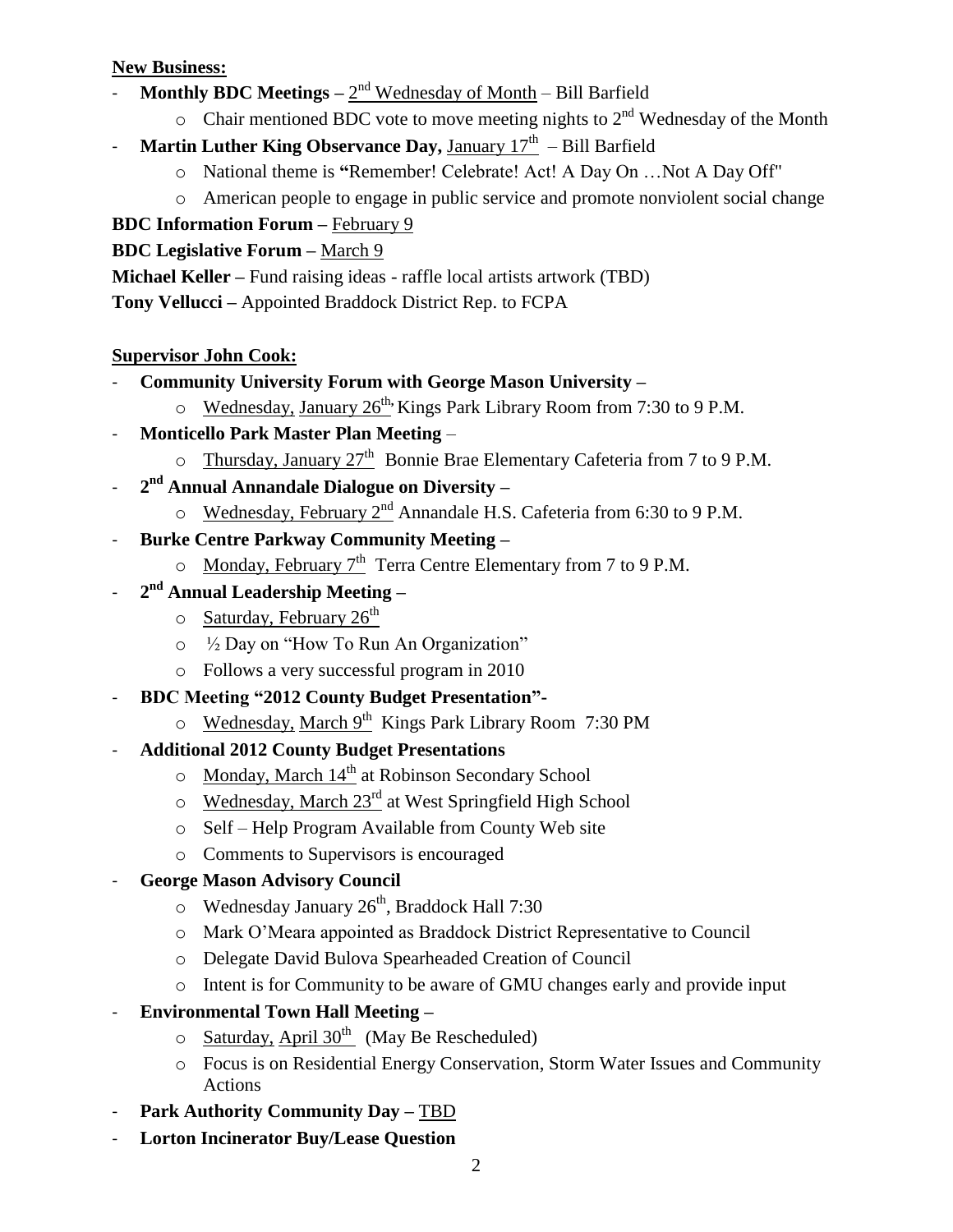- o Issue is not ready for public release
- o Supervisor restricted from commenting
- **HOT Lanes Construction Safety and Progress Issues**
	- o Little River Exit Safety Issue Raised Specially at Night with Rain
	- o Supervisor encouraged residents pass on information to Braddock Office
	- o Supervisor encouraged avoidance of I-495 this year, if possible
	- o Lots of Major Construction to be completed
	- o Next Year will have major changes completed and construction will focus on center HOT Lanes
	- o Supervisor encouraged extra alertness when driving I-495
- **Arbor Day – Saturday, May 7th**
	- o Delayed from usual April date as a result of a late 2011 Easter
- **Winnie Shapiro Recognized at Board of Supervisors Meeting for 14 Years of Service with FCPA**
	- o Presentation at January 11, 2011 meeting
	- o She was honored with Amphitheater named for her
- **Tony Vellucci named to replace Winnie as Braddock Representative to FCPA**

## **Guest Speakers:**

**DUANE MURPHY**, Chairman, Environmental Committee of Southport HOA;

Braddock District Tree Commissioner; Coordinator, Friends of Accotink Creek

- County Watershed has 13 planning units (2 are in Braddock District)
- 10 & 25 Year Plans have been developed
- \$.015/\$100 real estate tax provides \$5M to \$6M for projects (~1700)
- Big need and push for Volunteers
- Arranged BDC program (delayed from November BDC Meeting)
- Further Information at: [www.fairfaxcounty.gov/dpwes/watersheds/](http://www.fairfaxcounty.gov/dpwes/watersheds); [www.fairfaxcounty.gov/dpwes/nvswds/](http://www.fairfaxcounty.gov/dpwes/nvswds/) ; [www.nvatu.org](http://www.nvatu.org/) & [www.accotink.org](http://www.accotink.org/)

**DANIELLE WYNNE**, Ecologist, Dept. of Public Works and Environmental Services Impact of communities on the Accotink & Chesapeake watershed **(***could not attend***)**

**JIM McGLONE,** Urban Forest Conservationist, Fairfax County Restoration Project, Information Officer/ Virginia Department of Forestry

Environmental value and care of our trees

- **Storm Water Runoff Problems**
	- $\circ$  TMDL = Total Max Daily Load is the measure of control
	- o Goal: Reduce Runoff and Detrimental Effects to Bay and Creeks
	- o Rapid Runoff Creates Water Quality Issues
	- o Concern is 137 Toxin Pollutants, Sediment and Nutrient in to Bay and Sediment and Bacteria in local streams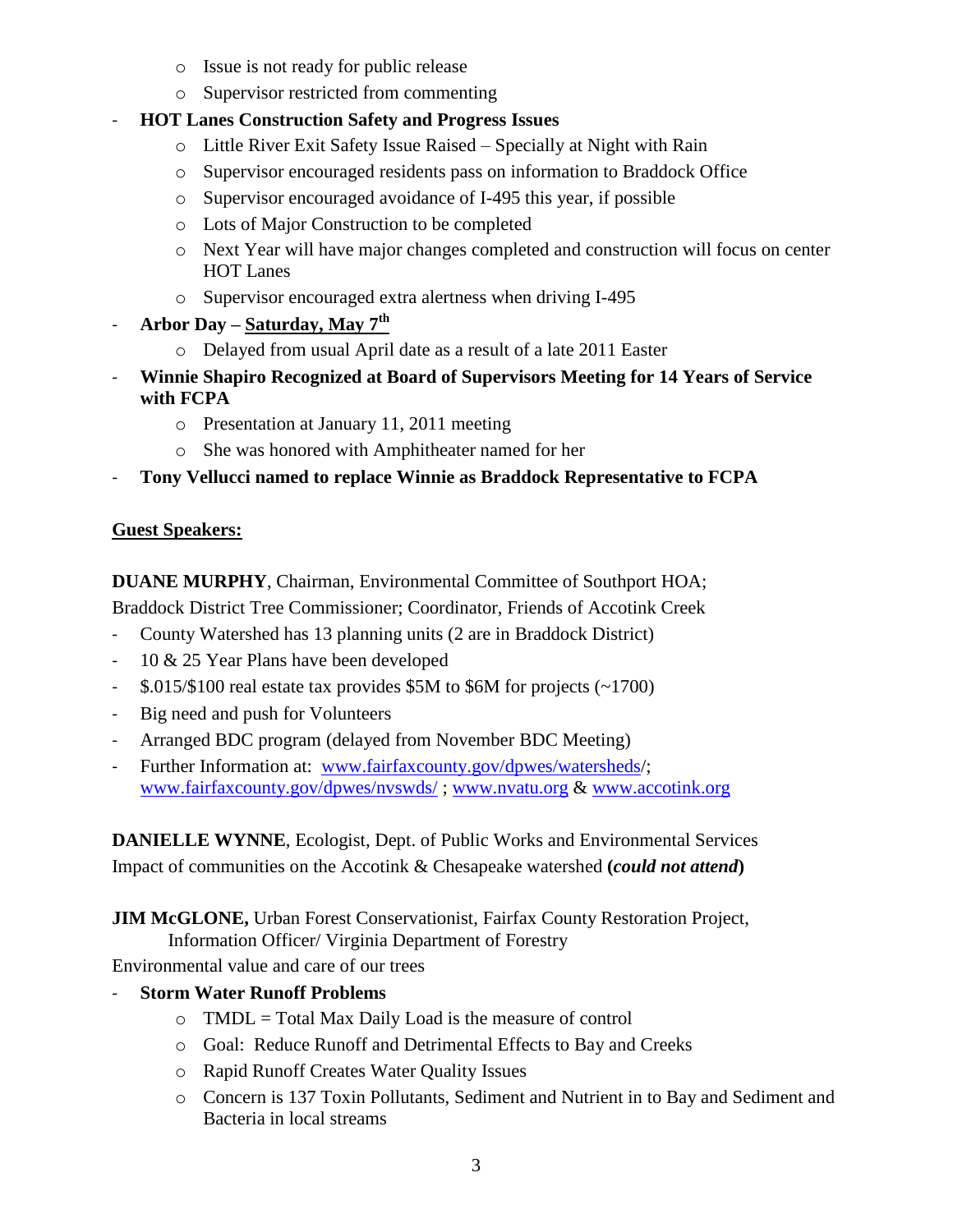- o Caused primarily by Impervious Surfaces in our Communities
- o Degraded Water Shed system has resulted in Federal EPA legislation
- o Interesting Fact: Sewage Treatment Plants use same technology as natural streams to clean sewage (Healthy Streams **DO** work.)
- **Natural Streams**
	- o Have leaves to provide carbon and add support to aquatic ecosystem
	- o Healthy, natural aquatic ecosystem can process nitrogen & phosphorus from water
- **Residents Can Help**
	- o **Key Remedy is to SLOW storm water runoff** to allow more soil and plant absorption and to filter pollutants out the first part of the runoff where major of pollutants enter water
- **Resident Actions**
	- o Rain Barrels (Run off can often exceed capacity, so plan ahead)
		- Water used later
	- o Sponge Gardens or Rain Gardens
		- Flushes out most undesirable elements by Slowing water runoff
	- o Planting Trees
		- Trees in Fairfax County Estimated to Save \$2.5B in water processing costs
		- 300M ft3 of water intercepted every year
	- o Use Compost for Fertilization vs Commercial Chemicals
		- Natural Mulch (compost) has carbon & improves soil structure naturally
		- **Professionals use compost rather than chemicals**
	- o Vertical Planting Structure
		- Plant shrubs and ground cover Under Trees to Increase water retention
		- Avoid Monocultures Plant Varieties to aid birds, small animals  $\&$  soil
	- o Pervious Concrete Porous to Water (Use is beginning)

**ANDY GALUSHA,** Planner, Fairfax County Park Authority, Planning and Development Division

# **Update on the Monticello Park Master Plan initiative**

- **FCPA (Fairfax County Park Authority)**
	- o 419 Parks with 22,700 acres overseen by 12 Member Appointed Board
- **Park Master Plan**
	- o Documents Site with Conceptual (Not Engineering) Design for Uses & Facilities
	- o Incorporates Public Input, then requires Board Approval
	- o Funding approach to implement change is also included
- **Plan Components**
	- o Written Report: Purpose & Classification; Conditions & Constraints; Visitor Experience; Park Features; Design Concerns
	- o Conceptual Development Plan: Conceptual Site Layout; General Facilities' Locations; General Use Area Locations; Not an Engineered Site Plan
- **Specialists Create Plan**